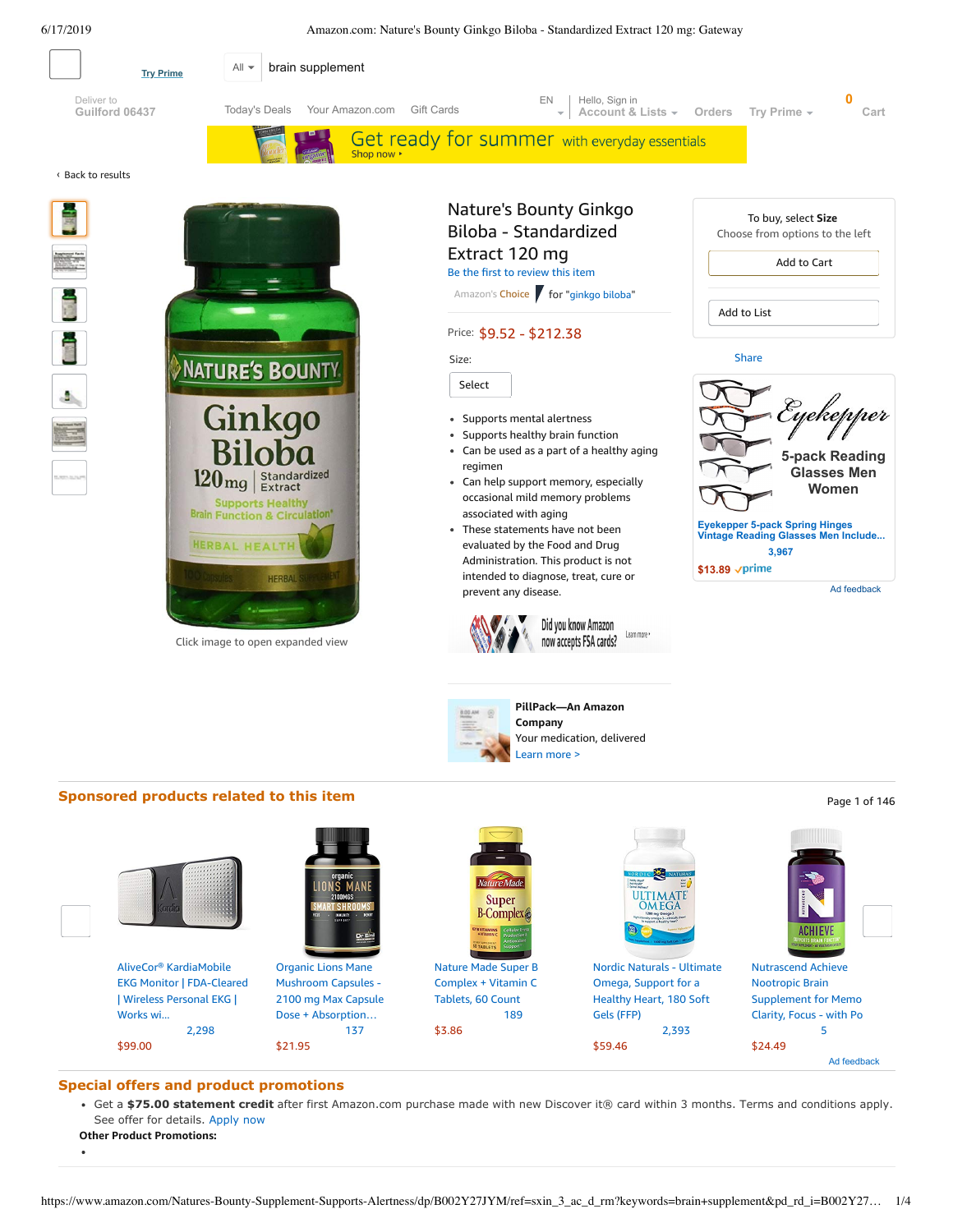## **Have a question?**

Find answers in product info, Q&As, reviews

#### **Product description**

Natures Bounty Ginkgo Biloba 120 Mg.Ginkgo Biloba helps support brain function and can help improve memory, especially occasional mild memory problems associated with aging. Just one capsule a day helps maintain healthy circulation to the arms, legs and brain and contributes to mental clarity.

## **Product details**

**Shipping Information:** [View shipping rates and policies](https://www.amazon.com/gp/help/seller/shipping.html/ref=dp_pd_shipping?ie=UTF8&asin=B07T71R577&seller=)

**ASIN:** B07T71R577

**Average Customer Review:** [Be the first to review this item](https://www.amazon.com/review/create-review/ref=acr_dpproductdetail_solicit?ie=UTF8&asin=B07T71R577)

**Product Warranty:** For warranty information about this product, please [click here](https://www.amazon.com/gp/feature.html/ref=dp_warranty_request_3P?ie=UTF8&docId=1002406021)

Would you like to **tell us about a lower price**?

### **Related Video Shorts (0)** [Upload](https://www.amazon.com/creatorhub/video/upload?productASIN=B07T71R577&referringURL=ZHAvQjA3VDcxUjU3Nw%3D%3D&ref=RVSW) your video



### **Be the first video**

Your name here

# **Sponsored products related to this item Page 1 of 18** Page 1 of 18

nutricos Ginkgo **Biloba** Ginkgo Biloba 120mg - Ginkgo Biloba & [Nutricost](https://www.amazon.com/gp/slredirect/picassoRedirect.html/ref=sspa_dk_detail_2?ie=UTF8&adId=A017390527B1AJER3O7LB&qualifier=1560781947&id=2155993721896484&widgetName=sp_detail2&url=%2Fdp%2FB01BCULYEC%2Fref%3Dsspa_dk_detail_2%3Fpsc%3D1) Ginkgo Biloba Panax Ginseng + Ginkgo Extra Strength Brain Max [Strength](https://www.amazon.com/gp/slredirect/picassoRedirect.html/ref=sspa_dk_detail_0?ie=UTF8&adId=A002079134SKRSG7BSM5P&qualifier=1560781947&id=2155993721896484&widgetName=sp_detail2&url=%2Fdp%2FB07NXNJLGT%2Fref%3Dsspa_dk_detail_0%3Fpsc%3D1) - Best [Phosphatidylserine](https://www.amazon.com/gp/slredirect/picassoRedirect.html/ref=sspa_dk_detail_1?ie=UTF8&adId=A087227693VZ0SO3OCZB&qualifier=1560781947&id=2155993721896484&widgetName=sp_detail2&url=%2Fdp%2FB072JG37CY%2Fref%3Dsspa_dk_detail_1%3Fpsc%3D1) Extra 120mg, 240 Capsules - Biloba Tablets - Premium [Supplement](https://www.amazon.com/gp/slredirect/picassoRedirect.html/ref=sspa_dk_detail_4?ie=UTF8&adId=A0948331IXE3I4ALDI2J&qualifier=1560781947&id=2155993721896484&widgetName=sp_detail2&url=%2Fdp%2FB01J46SZUW%2Fref%3Dsspa_dk_detail_4%3Fpsc%3D1%26smid%3DA2A6DNK56T4OQ4) for Focus, Strength - Supports Focus, Ginkgo Biloba Leaf Extra Extra Strength Ginkgo [Non-GMO/Veggie](https://www.amazon.com/gp/slredirect/picassoRedirect.html/ref=sspa_dk_detail_3?ie=UTF8&adId=A07795002MY6RK8XP7G3L&qualifier=1560781947&id=2155993721896484&widgetName=sp_detail2&url=%2Fdp%2FB01AGLL2RW%2Fref%3Dsspa_dk_detail_3%3Fpsc%3D1) Energy, Memory & Clar For Men And Wome... Memory, Brain F... Biloba Extract ... Superfood - Traditio... Mental Perfor... [11](https://www.amazon.com/gp/slredirect/picassoRedirect.html/ref=sspa_dk_detail_0?ie=UTF8&adId=A002079134SKRSG7BSM5P&qualifier=1560781947&id=2155993721896484&widgetName=sp_detail2&url=%2Fdp%2FB07NXNJLGT%2Fref%3Dsspa_dk_detail_0%3Fpsc%3D1#customerReviews) [410](https://www.amazon.com/gp/slredirect/picassoRedirect.html/ref=sspa_dk_detail_1?ie=UTF8&adId=A087227693VZ0SO3OCZB&qualifier=1560781947&id=2155993721896484&widgetName=sp_detail2&url=%2Fdp%2FB072JG37CY%2Fref%3Dsspa_dk_detail_1%3Fpsc%3D1#customerReviews) [293](https://www.amazon.com/gp/slredirect/picassoRedirect.html/ref=sspa_dk_detail_2?ie=UTF8&adId=A017390527B1AJER3O7LB&qualifier=1560781947&id=2155993721896484&widgetName=sp_detail2&url=%2Fdp%2FB01BCULYEC%2Fref%3Dsspa_dk_detail_2%3Fpsc%3D1#customerReviews) [780](https://www.amazon.com/gp/slredirect/picassoRedirect.html/ref=sspa_dk_detail_3?ie=UTF8&adId=A07795002MY6RK8XP7G3L&qualifier=1560781947&id=2155993721896484&widgetName=sp_detail2&url=%2Fdp%2FB01AGLL2RW%2Fref%3Dsspa_dk_detail_3%3Fpsc%3D1#customerReviews) [3,259](https://www.amazon.com/gp/slredirect/picassoRedirect.html/ref=sspa_dk_detail_4?ie=UTF8&adId=A0948331IXE3I4ALDI2J&qualifier=1560781947&id=2155993721896484&widgetName=sp_detail2&url=%2Fdp%2FB01J46SZUW%2Fref%3Dsspa_dk_detail_4%3Fpsc%3D1%26smid%3DA2A6DNK56T4OQ4#customerReviews)

\$14.99

\$14.05

\$11.95

\$19.97



Ad feedback \$20.94

## **Customer questions & answers**

Have a question? Search for answers

Typical questions asked about products:

- Is the item durable?
- Is this item easy to use?
- What are the dimensions of this item?

## **No customer reviews**

| 5 star | 0%    |
|--------|-------|
| 4 star | $0\%$ |
| 3 star | 0%    |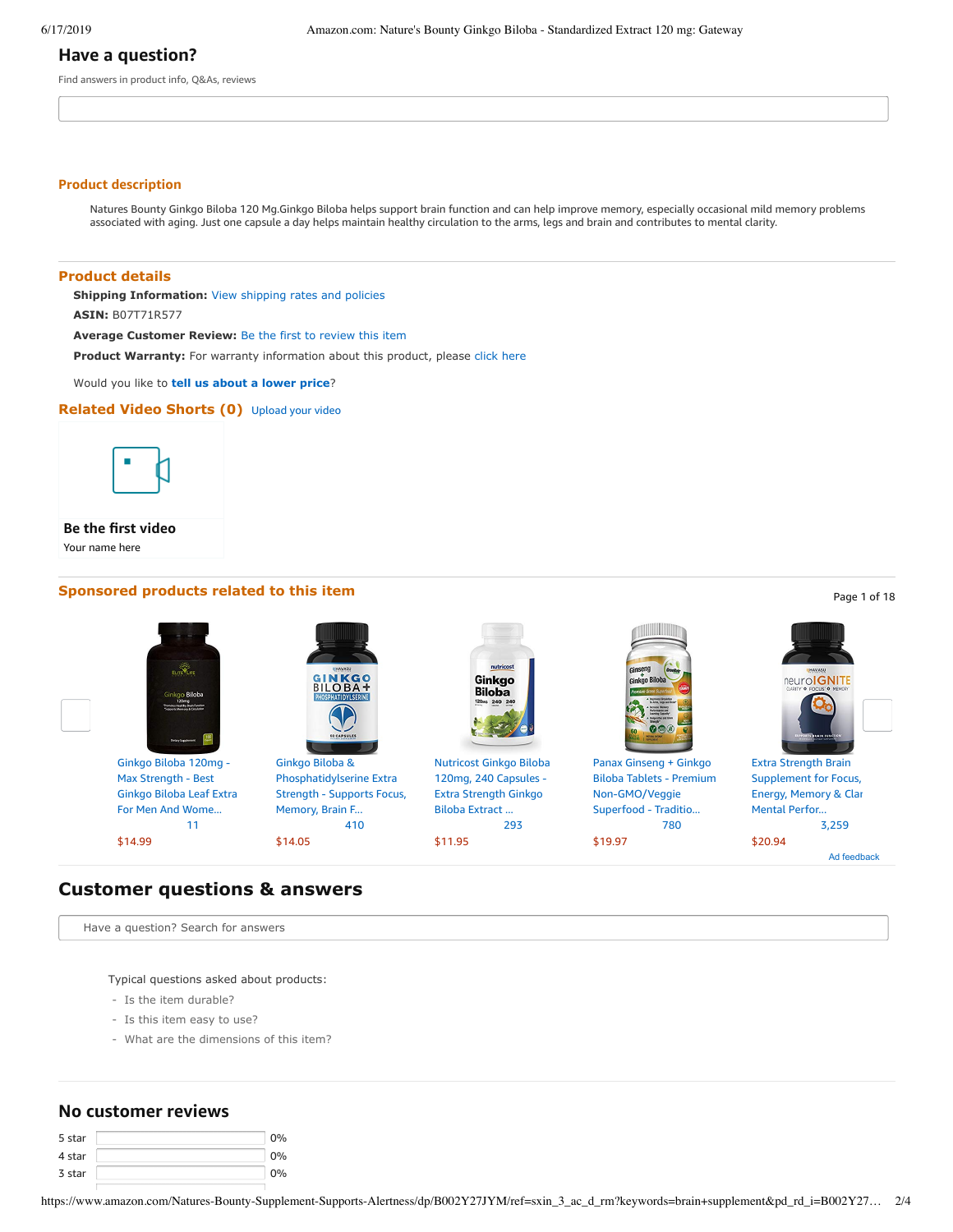| 2 star | 0% |
|--------|----|
| 1 star | 0% |

#### 6/17/2019 Amazon.com: Nature's Bounty Ginkgo Biloba - Standardized Extract 120 mg: Gateway

## **Review this product**

Share your thoughts with other customers

Write a [customer](https://www.amazon.com/review/create-review/ref=cm_cr_dp_d_wr_but_top?ie=UTF8&channel=glance-detail&asin=B07T71R577) review



Ad feedback

Ad feedback

#### [Back to top](#page-0-0)

**Get to Know Us** [Careers](https://www.amazon.jobs/) [Blog](https://blog.aboutamazon.com/?utm_source=gateway&utm_medium=footer) [About Amazon](https://www.aboutamazon.com/?utm_source=gateway&utm_medium=footer) [Press Center](https://www.amazon.com/pr) [Investor Relations](https://www.amazon.com/ir) [Amazon Devices](https://www.amazon.com/amazon-devices/b?ie=UTF8&node=2102313011&ref_=footer_devices) [Tour an Amazon Fulfillment Center](https://www.aboutamazon.com/amazon-fulfillment-center-tours?utm_source=gateway&utm_medium=footer&utm_campaign=fctours)

# **Make Money with Us** [Sell on Amazon](https://www.amazon.com/gp/redirect.html?_encoding=UTF8&location=https%3A%2F%2Fservices.amazon.com%2Fcontent%2Fsell-on-amazon.htm%2Fref%3Dfooter_soa%3Fld%3DAZFSSOA%26ref_%3Dfooter_soa&source=standards&token=1CC2E60AAEEFD9613C04037E8F5AFD0F4D90DC5B) [Sell Under Private Brands](https://www.amazon.com/l/ref=map_1_b2b_GW_FT?node=17882322011) [Sell on Amazon Handmade](https://www.amazon.com/gp/redirect.html?_encoding=UTF8&location=https%3A%2F%2Fservices.amazon.com%2Fhandmade%2Fhandmade.html%3Fld%3DAZUSHNDFooter%26ref_%3Dfooter_soa&source=standards&token=3B063664DF1F3D449986FD6D04FA7404D76C339B) [Sell Your Services on Amazon](https://www.amazon.com/gp/redirect.html?_encoding=UTF8&location=https%3A%2F%2Fservices.amazon.com%2Fselling-services%2Fbenefits.htm%3Fld%3DAZUSVAS-globalfooter%26ref_%3Dfooter_sell_svcs&source=standards&token=E93858F0E946F93FEAC7F36EFB8E10F5C54CDBFC) [Sell on Amazon Business](https://services.amazon.com/amazon-business.html?ld=usb2bunifooter) [Sell Your Apps on Amazon](https://developer.amazon.com/) [Become an Affiliate](https://affiliate-program.amazon.com/) [Advertise Your Products](https://advertising.amazon.com/?ref=ext_amzn_ftr) Self-Publish with Us **›** [See More](https://www.amazon.com/b/?_encoding=UTF8&ld=AZUSSOA-seemore&node=18190131011&ref_=footer_seemore)

# **Amazon Payment Products** [Amazon Rewards Visa Signature Cards](https://www.amazon.com/iss/credit/rewardscardmember?_encoding=UTF8&plattr=CBFOOT&ref_=footer_cbcc) [Amazon.com Store Card](https://www.amazon.com/iss/credit/storecardmember?_encoding=UTF8&plattr=PLCCFOOT&ref_=footer_plcc) [Amazon Business Card](https://www.amazon.com/dp/B07984JN3L?_encoding=UTF8&ie=UTF-8&plattr=ACOMFO) [Amazon.com Corporate Credit Line](https://www.amazon.com/dp/B07CBJQS16?_encoding=UTF8&ie=UTF-8&place=camp&plattr=CCLFOOT&pr=ibprox&ref_=footer_ccl) [Shop with Points](https://www.amazon.com/b?ie=UTF8&node=16218619011&ref_=footer_swp) [Credit Card Marketplace](https://www.amazon.com/compare-credit-card-offers/b?ie=UTF8&node=3561432011&ref_=footer_ccmp) [Reload Your Balance](https://www.amazon.com/Reload-Your-Gift-Card-Balance/b?ie=UTF8&node=10232440011&ref_=footer_reload_us) [Amazon Currency Converter](https://www.amazon.com/Currency-Converter/b?ie=UTF8&node=388305011&ref_=footer_tfx)

#### **Let Us Help You**

[Your Account](https://www.amazon.com/gp/css/homepage.html?ie=UTF8&ref_=footer_ya) [Your Orders](https://www.amazon.com/gp/css/order-history?ie=UTF8&ref_=footer_yo) [Shipping Rates & Policies](https://www.amazon.com/gp/help/customer/display.html?ie=UTF8&nodeId=468520&ref_=footer_shiprates) [Amazon Prime](https://www.amazon.com/gp/prime?ie=UTF8&ref_=footer_prime) [Returns & Replacements](https://www.amazon.com/gp/css/returns/homepage.html?ie=UTF8&ref_=footer_hy_f_4) [Manage Your Content and Devices](https://www.amazon.com/gp/digital/fiona/manage?ie=UTF8&ref_=footer_myk) [Amazon Assistant](https://www.amazon.com/gp/BIT/ref=footer_bit_v2_us_A0029?bitCampaignCode=A0029) [Help](https://www.amazon.com/gp/help/customer/display.html?ie=UTF8&nodeId=508510&ref_=footer_gw_m_b_he)

[English](https://www.amazon.com/gp/customer-preferences/select-language/ref=footer_lang?ie=UTF8&preferencesReturnUrl=%2FNatures-Bounty-Supplement-Supports-Alertness%2Fdp%2FB002Y27JYM%2Fref%3Dsxin_3_ac_d_rm%3Fkeywords%3Dbrain%2Bsupplement%26pd_rd_i%3DB002Y27JYM%26pd_rd_r%3D1b05512f-e6f6-4d2b-9bc5-464858604c0f%26pd_rd_w%3DLr1Nu%26pd_rd_wg%3DeFRB8%26pf_rd_p%3D91b604bb-c371-4573-970f-bed68a552852%26pf_rd_r%3DD2BV6Z9QXQPHXV5QV58F%26qid%3D1560775425%26s%3Dgateway) | [United States](https://www.amazon.com/gp/navigation-country/select-country/ref=?ie=UTF8&preferencesReturnUrl=%2FNatures-Bounty-Supplement-Supports-Alertness%2Fdp%2FB002Y27JYM%2Fref%3Dsxin_3_ac_d_rm%3Fkeywords%3Dbrain%2Bsupplement%26pd_rd_i%3DB002Y27JYM%26pd_rd_r%3D1b05512f-e6f6-4d2b-9bc5-464858604c0f%26pd_rd_w%3DLr1Nu%26pd_rd_wg%3DeFRB8%26pf_rd_p%3D91b604bb-c371-4573-970f-bed68a552852%26pf_rd_r%3DD2BV6Z9QXQPHXV5QV58F%26qid%3D1560775425%26s%3Dgateway)

[Amazon Music](https://music.amazon.com/?ref=dm_aff_amz_com) Stream millions of songs

[Amazon Advertising](https://advertising.amazon.com/?ref=footer_advtsing_amzn_com) Find, attract, and engage customers

[Amazon Drive](https://www.amazon.com/STRING-subnav_primephotos_amazondrive/b?ie=UTF8&node=15547130011&ref_=us_footer_drive) Cloud storage from Amazon

6pm Score deals

[on fashion brands](https://www.6pm.com/)

[AmazonGlobal](https://www.amazon.com/International-Shipping-Direct/b?ie=UTF8&node=230659011&ref_=footer_amazonglobal) Ship Orders

AbeBooks Books, art [& collectibles](https://www.abebooks.com/)

ACX [Audiobook Publishing](https://www.acx.com/) Made Easy

Alexa [Actionable Analytics](https://www.alexa.com/) for the Web

[Amazon Rapids](https://rapids.amazon.com/?ref=rapids_acq_gatewayfooter) Fun stories for

Sell on Amazon [Start a Selling Account](https://www.amazon.com/gp/redirect.html?_encoding=UTF8&location=https%3A%2F%2Fservices.amazon.com%2Fcontent%2Fsell-on-amazon.htm%3Fld%3DAZUSSOA-footer-aff%26ref%3Dfooter_sell&source=standards&token=9C20DC45C16BB27C88A9F9FF2131288939F17ADB)

[Amazon Business](https://www.amazon.com/business?_encoding=UTF8&ref_=footer_retail_b2b) Everything For Your Business

AmazonFresh Groceries & More [Right To Your Door](https://www.amazon.com/AmazonFresh/b?ie=UTF8&node=10329849011&ref_=footer_aff_fresh) [Amazon Restaurants](https://primenow.amazon.com/restaurants?ref_=amzrst_nav_footer) [Amazon Web Services](https://aws.amazon.com/what-is-cloud-computing/?sc_channel=EL&sc_campaign=amazonfooter) [Audible](https://www.audible.com/) Sources [Book Depository](https://www.bookdepository.com/) [Box Office Mojo](https://www.boxofficemojo.com/?ref_=amzn_nav_ftr) [ComiXology](https://www.comixology.com/) [CreateSpace](https://www.createspace.com/)

Internationally

Home Services Handpicked Pros [Happiness Guarantee](https://www.amazon.com/services?_encoding=UTF8&ref_=footer_services)

[Amazon Inspire](https://www.amazoninspire.com/?ref=amazon_footer) Digital Educational **Resources** 

kids on the go

https://www.amazon.com/Natures-Bounty-Supplement-Supports-Alertness/dp/B002Y27JYM/ref=sxin\_3\_ac\_d\_rm?keywords=brain+supplement&pd\_rd\_i=B002Y27… 3/4